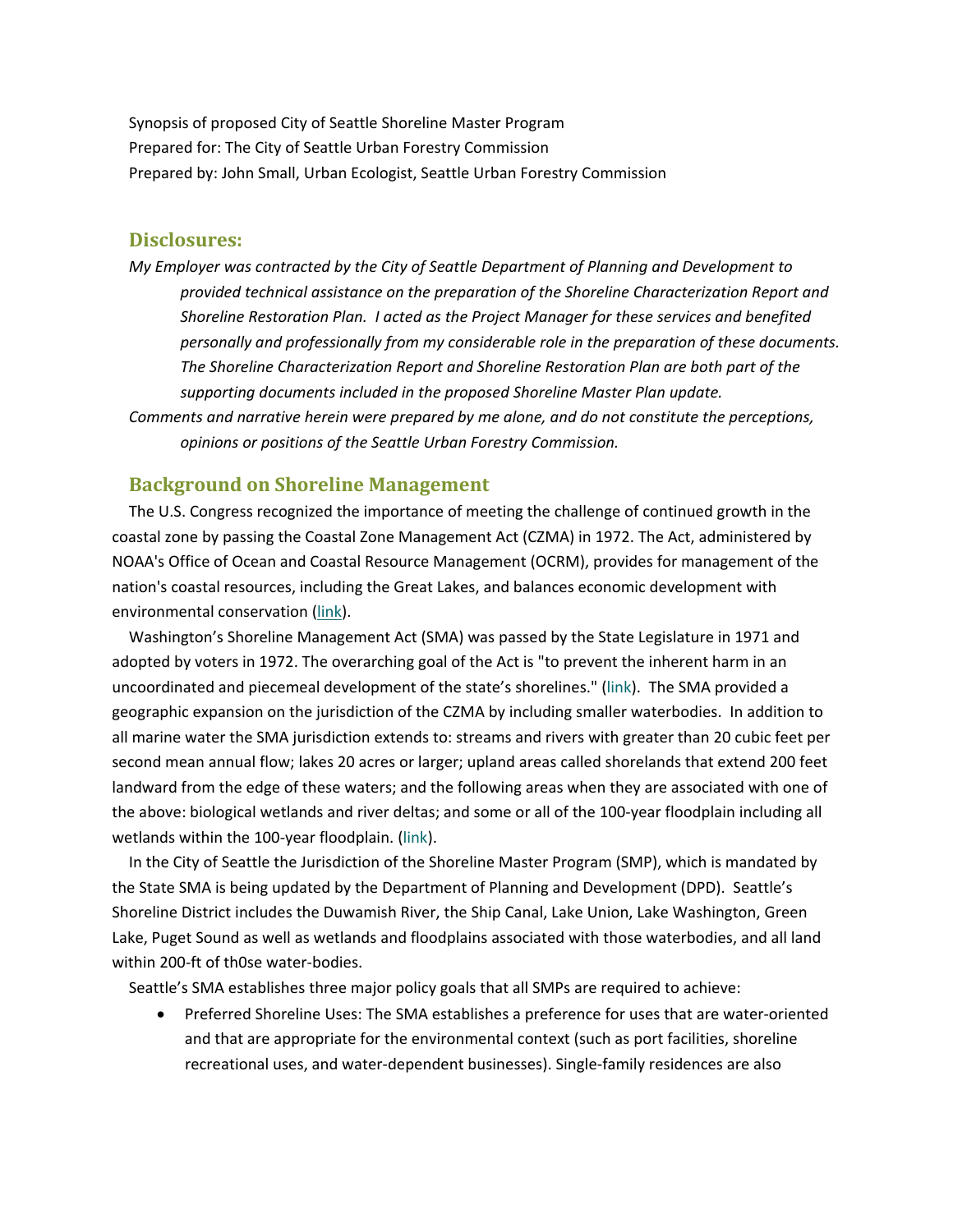identified as a priority use under the Act when developed in a manner consistent with protection of the natural environment

- Environmental Protection: The Act requires protections for shoreline natural resources, including "… the land and its vegetation and wildlife, and the water of the state and their aquatic life …" to ensure no net loss of ecological function.
- Public Access: The Act promotes public access to shorelines by mandating inclusion of a public access element in local SMPs and requiring provisions to ensure that new development maintains public access features.

The last comprehensive update of Seattle's SMP occurred in 1987. The SMP update process is the result of new rules governing shoreline activities and use established by the State Department of Ecology. These rules, among other things, establish new thresholds for evaluating SMPs statewide, including no further reduction in the ecological functioning of the shoreline environment. (link).

## **Issues Affecting Urban Forest Management**

The City's SMP and this update in particular are mandated by changes in the State SMA to insure that there is no net loss in ecological function of the shoreline environment. As such, there is language in the update that pertains to the management of trees and other vegetation in the shoreline zone. Below are references to: *tree, trees* and *vegetation.*

The following are organized by section in the proposed code. Underlined text is new, strikeout text is removed and plain text is carried forward from the previous version. *My thoughts and comments are appended in green*

#### 23.60.020 Permits and Exemptions

## *Allows an exemption for temporary development. This can be extended to 6 months by The Director under section 23.60.092 Temporary development and uses*



#### 23.60.152 General development

All good, but no specific mention of critical root zones and use of native vegetation does NOT insure *high ecological function.*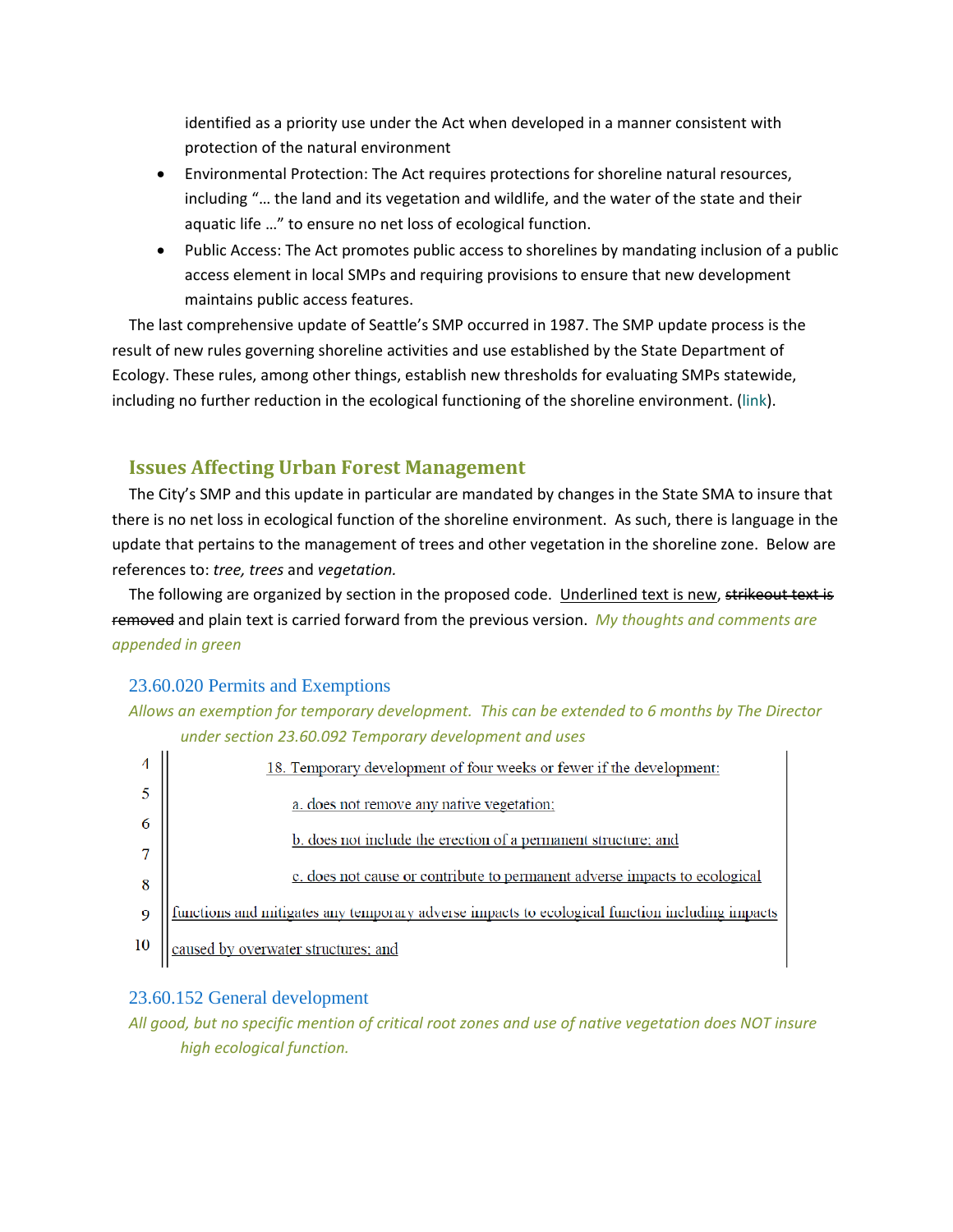

## 23.60.184 Standards for fill

## *This section could be improved, again taking into consideration critical root zones and other 'provisions' of vegetation more explicitly.*

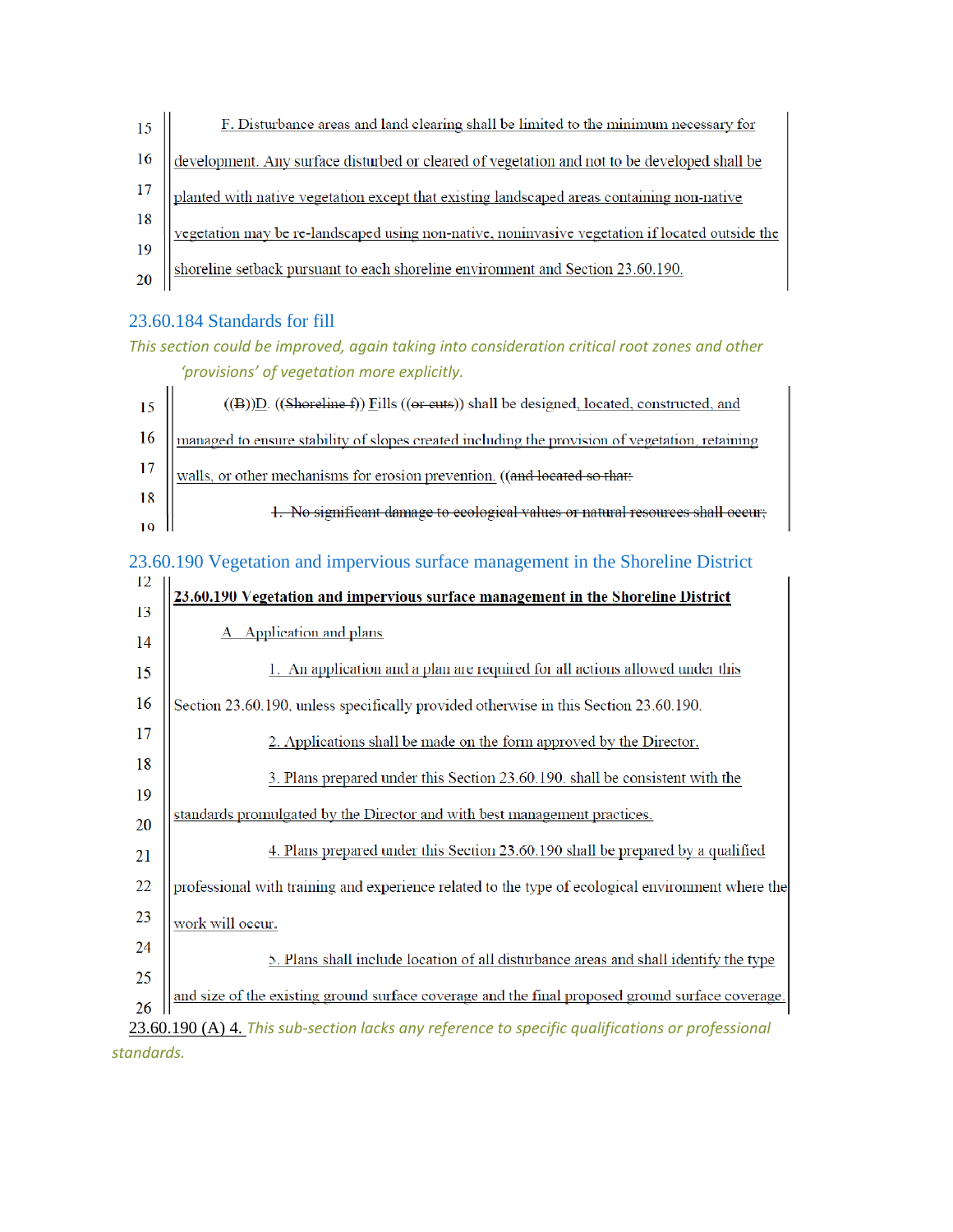23.60.190 (A) 5. *This sub‐section, taken in context with subsection 23.60.190 (A) 3 above does not* codify that all trees are shown on the plans submitted or that the completeness of the plans with regards *to the size, species and location of trees is verified by DPD.*

#### 23.60.190 (A) 2. Noxious weed removal

Not as relevant as other sections to the UFC, but included in this synopsis for reference. No tree species are currently listed as Noxious Weeds. The following tree species are listed as weeds of concern and the commission may wish to weigh in on whether the control of these species should be also be *included: common hawthorn, Crataegus monogyna; English holly, Ilex aquifolium; English laurel, Prunus laurocerasus.*

| 5   | 2. Noxious weed removal                                                                              |  |
|-----|------------------------------------------------------------------------------------------------------|--|
| 6   | a. Removing or controlling aquatic noxious weeds is allowed, allowed as a                            |  |
| 7   |                                                                                                      |  |
| 8   | special use, allowed as a shoreline conditional use, or prohibited as provided in each shoreline     |  |
| 9   | environment, subject to mitigation sequencing beginning at Step C of subsection 23.60.158.           |  |
| 10  | b. The following techniques are required to be used in the sequence listed                           |  |
| -11 | below, unless the applicant demonstrates that the priority is inapplicable or not feasible or that a |  |
| 12  |                                                                                                      |  |
| 13  | different sequence or technique will be more effective in reducing impacts on ecological             |  |
| 14  | functions:                                                                                           |  |
| 15  | 1) Hand-pulling or mechanical harvesting and cutting;                                                |  |
| 16  | 2) Placement of bottom barriers. Bottom barriers are required to                                     |  |
| 17  | be made of biodegradable material and shall not cover an area greater than 1,000 square feet;        |  |
| 18  | 3). Rotovating, weed rolling, or other methods that disturbs bottom                                  |  |
| 19  |                                                                                                      |  |
| 20  | sediments or the benthos;                                                                            |  |
| 21  | 4) Use of herbicides or other treatment methods applicable to the                                    |  |
| 22  | control of aquatic noxious weeds that are approved by Ecology and the federal Environmental          |  |
| 23  | Protection Agency.                                                                                   |  |
| 24  | c. Techniques not listed in subsection 23.60.190.B.2.b are prohibited.                               |  |
| 25  |                                                                                                      |  |

## 23.60.190 (C). Vegetation and impervious surface management activities

*This section limits both the management and landcover of various landscape vegetation within the shoreline zone. Much of the language deals with the establishment of legally nonconforming uses (grandfathering).* 

*Normal and routine maintenance is not otherwise defined; which could be problematic with regard to certain pruning activities.*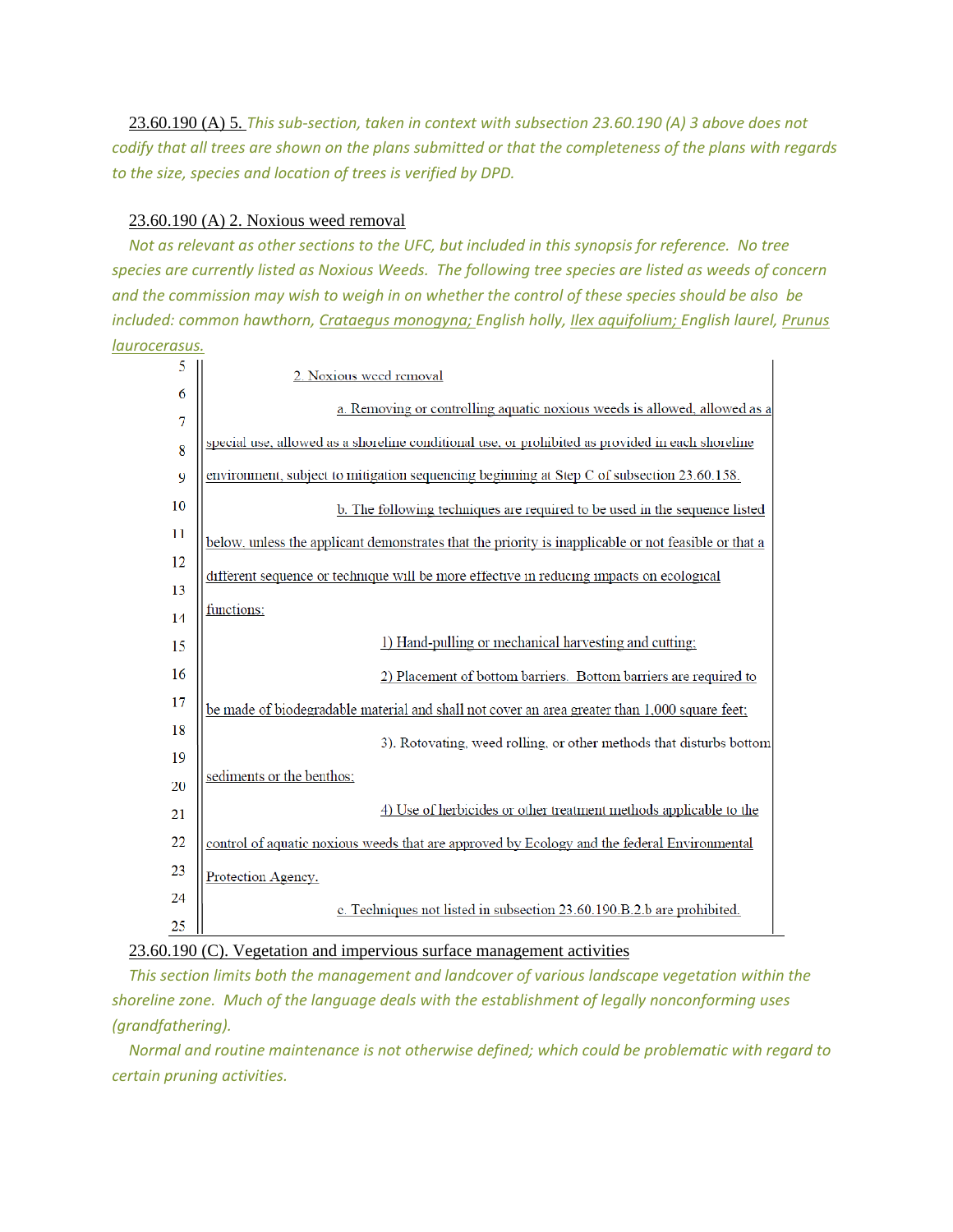| 4  | C. Shoreline District landward of OHW. The following vegetation and impervious                  |  |
|----|-------------------------------------------------------------------------------------------------|--|
| 5  | surface management activities are allowed or prohibited within the portion of the Shoreline     |  |
| 6  | District that is landward of OHW, both within and outside the shoreline setback:                |  |
| 7  |                                                                                                 |  |
| 8  | 1. Normal and routine pruning and maintenance is allowed without submitting an                  |  |
| 9  | application:                                                                                    |  |
| 10 | a. up to 750 sq. ft. of trees and vegetative cover lawfully maintained prior                    |  |
| 11 | to May 9, 2006;                                                                                 |  |
| 12 | b. lawns paths and landscaping lawfully maintained prior to May 9, 2006,                        |  |
| 13 |                                                                                                 |  |
| 14 | that were not in an environmentally critical area or buffer prior to May 9, 2006, but are in an |  |
| 15 | environmentally critical area or buffer as a result of the passage of Ordinance 122050;         |  |
| 16 | c. steep slope areas created through previous legal grading activities,                         |  |
| 17 | including rockeries or retaining walls resulting from right-of-way improvements, if no adverse  |  |
| 18 | impact on the steep slope or shoreline area will result;                                        |  |
| 19 |                                                                                                 |  |
| 20 | d. trees and vegetation specifically approved by permit prior to May 9,                         |  |
| 21 | 2006, if the conditions of that permit are complied with;                                       |  |
| 22 | e. vegetation and trees planting and removal approved by the Director                           |  |
| 23 | under subsection 25.09.320.A.3.b and c before the effective date of this ordinance; and         |  |
| 24 |                                                                                                 |  |
| 25 | f. vegetation and tree planting and removal shown on a plan filed with the                      |  |
| 26 | Department in compliance with subsection 25.09.320.A.3.b before the effective date of this      |  |
| 27 | ordinance.                                                                                      |  |

*The last section establishes a standard for hazard trees that is unique to the shoreline zone. We should consider this carefully. Ideally it would be consistent with applications outside the shoreline zone and with our recommended professional standards as well.*

|                | Actions taken under subsection 23.60.190.D.1.d, e and f are required to comply                    |
|----------------|---------------------------------------------------------------------------------------------------|
|                | with the conditions on such permit or plans.                                                      |
|                | 2. Removing trees is allowed if the Director determines the tree is a threat to                   |
| $\overline{4}$ | health or safety based on a report prepared by a qualified professional with a Tree Risk Assessor |
| 5              | certification as established by the Pacific Northwest Chapter of the International Society of     |
| 6              | Arboriculture (ISA) or equivalent experience and training and the removal is performed by or      |
|                | under the direction of a qualified professional.                                                  |

 $\overline{a}$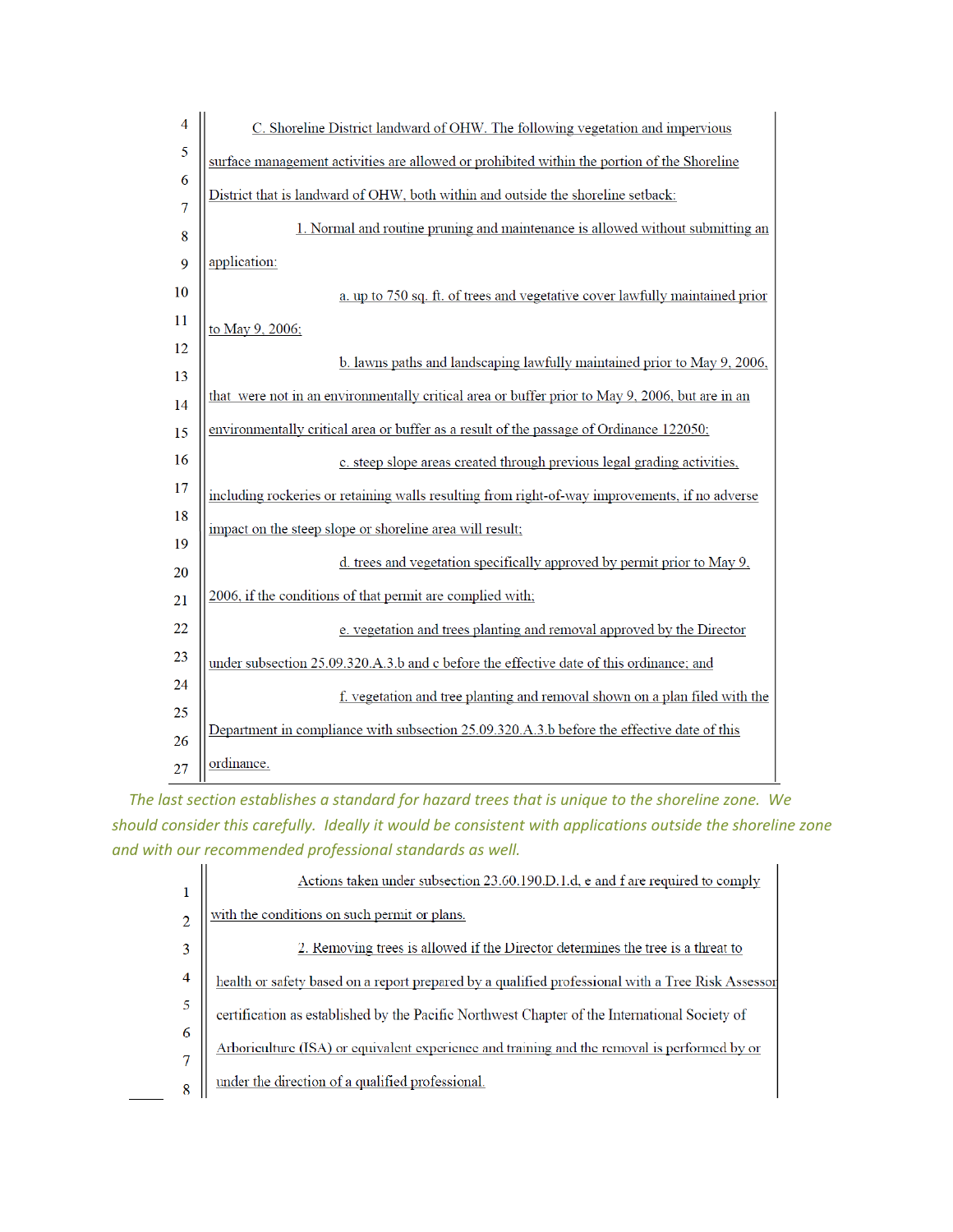*What follows are a number of specific exemptions, some of which may be problematic. Section 23.60.190 (D) addresses the shoreline setback (an area immediately adjacent to the shoreline the width of which varies), section 23.60.190(E) addresses other areas of the shoreline zone. For example: 23.60.190(D)1*



It is not clear to me that this wouldn't allow the removal of a mature, non native tree as long as *it was replaced with native vegetation that might be limited to herbaceous plants and/or small shrubs. This may be problematic as larger vegetation, blocking water views is often the impetus for shoreline* zone tree removal. There is also scant evidence in the scientific literature to differentiate the ecologic *function of Pacific Northwest Native trees and non native trees in riparian zones.* 

*This section also lacks protections for trees whose trunks are outside the 300 square feet in question, but whose critical root zone would be substantially and potentially adversely impacted.*

*Section 23.60.190(D)2 similarly allows the removal of non‐native vegetation in conjunction with* restoration. Again it is concerning that larger non-native trees may be subject to removal under this *provision.*

*Section 23.60.190(E)1 has similar issues as 23.60.190(D)1 but allows work up to 750 square feet* in a single year. It is unclear if this can be combined with the provision in  $23.60.190(D)1$  to allow up to *1,050 square feet of replanting in a single year.*

#### 23.60.232 through 23.60.510

*These sections deal with the specific setbacks and allowable uses of each shoreline zone. Many contain the following provision:*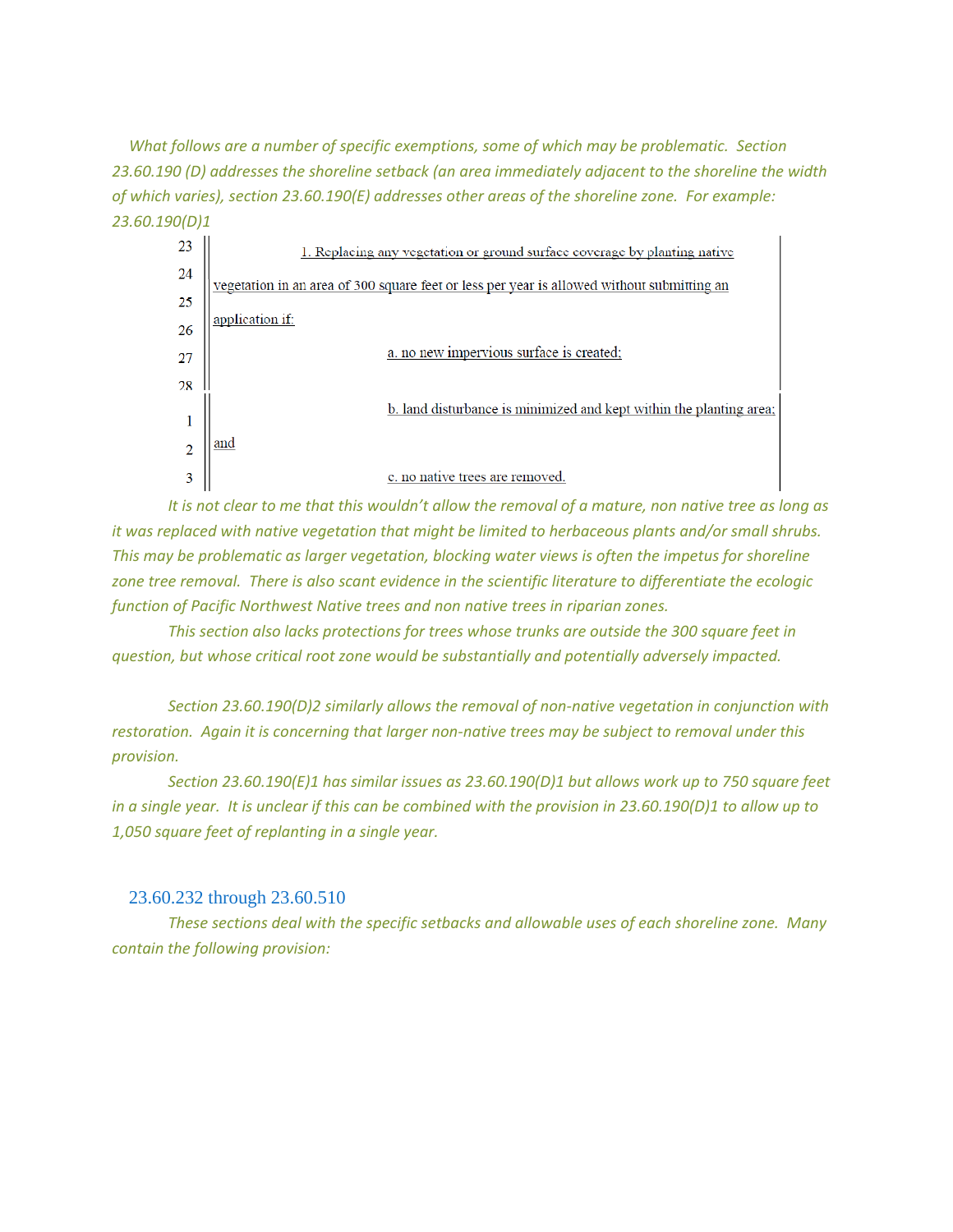|   | D. All development allowed in the shoreline setback shall be designed to:    |
|---|------------------------------------------------------------------------------|
|   | 1. avoid reducing vegetation coverage;                                       |
|   | 2. avoid adverse impacts to habitat;                                         |
|   | 3. minimize disturbance to natural topography.                               |
|   |                                                                              |
| 8 | 4. minimize impervious surface; and                                          |
| Q | 5. prevent the need for shoreline stabilization to protect these structures. |

*The use of vegetation coverage is concerning as it implies areal coverage and not volume or*  $complexity$ *.* 

# **Definitions Relevant to Urban Forest Management**

## 23.60.910 Definitions "E"

| "Ecological functions" or "shoreline functions" means the work performed or role played                                                                   |
|-----------------------------------------------------------------------------------------------------------------------------------------------------------|
| <sup>17</sup><br><sup>18</sup><br><u>by the physical, chemical, and biological processes that contribute to the maintenance of the<br/> <sup>19</sup></u> |
|                                                                                                                                                           |
| 20   aquatic and terrestrial environments that constitute the shoreline's natural ecosystem. See WAC                                                      |
| $21$   173-26-200 (2)(c).                                                                                                                                 |

## 23.60.914 Definitions "G"

- $\overline{9}$ "Grading" means excavation, filling, in-place ground modification, removal of roots or
- stumps that includes ground disturbance, stockpiling of earth materials, or any combination 10
- $11$ thereof, including the establishment of a grade following demolition of a structure.

## 23.60.924 Definitions "L"

- "Land disturbing activity" means any activity that results in a movement of earth, or a  $\overline{3}$
- $\overline{4}$ change in the existing soil cover (both vegetative and non-vegetative) or the existing topography.
- 5 Land disturbing activities include, but are not limited to, clearing, grubbing, grading, filling,
- 6  $\overline{1}$ 
	- excavation, or addition or replacement of impervious surface.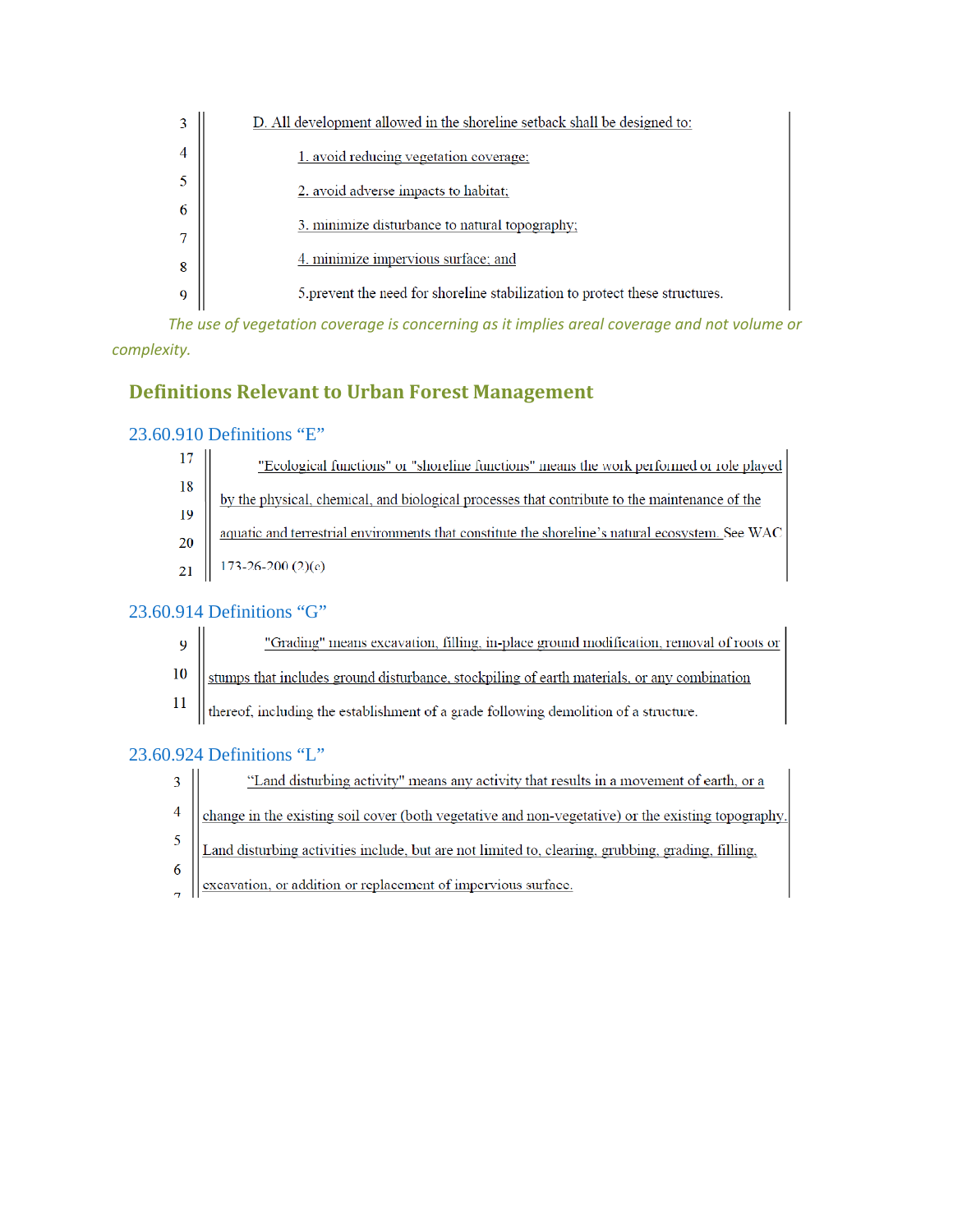## 23.60.926 Definitions "M"

| 9  | "Mitigation" means the action taken to prevent, minimize or replace the loss of                   |
|----|---------------------------------------------------------------------------------------------------|
| 10 | ecological functions resulting from new development or use, or from maintaining, repairing or     |
|    | altering existing development or use that creates new adverse impacts to ecological functions, or |
| 12 | from substantially improving, replacing or rebuilding a nonconforming development, whether        |
| 13 |                                                                                                   |
| 14 | the impact is new or on-going. Loss of ecological functions may be due to, but not limited to,    |
| 15 | location, design, construction and management of the development or use.                          |

# 23.60.928 Definitions "N"

# *"Native Vegetation" is not defined.*

| 12.                                                        |                                                                                                  |
|------------------------------------------------------------|--------------------------------------------------------------------------------------------------|
| 20 <sub>2</sub>                                            | "Natural area" means an area that is predominately vegetated with native or wild-                |
|                                                            | $_{21}$ growing vegetation.                                                                      |
|                                                            |                                                                                                  |
|                                                            | "No net loss of ecological functions" and "NNL" means no degradation to habitat                  |
|                                                            |                                                                                                  |
| $\begin{array}{c}\n 24 \\  25 \\  26 \\  27\n \end{array}$ | including the habitat forming processes after the project impacts and mitigation for the project |
|                                                            | impacts occur.                                                                                   |

| 14              | "Normal and routine pruning and maintenance" means practices that are necessary to                                                                                                                 |
|-----------------|----------------------------------------------------------------------------------------------------------------------------------------------------------------------------------------------------|
| 15              | maintain existing pathways and landscaping, ensure the health of existing vegetation, or achieve<br>limited pruning to allow windowing, reduce tree mass or redirect tree growth. Removal of trees |
| 16              |                                                                                                                                                                                                    |
| 17              | and non-invasive vegetation is never considered normal and routine maintenance. Pruning                                                                                                            |
| 18              | actions must conform to the ANSI A300 standards outlined in The American National Standard                                                                                                         |
| 19              |                                                                                                                                                                                                    |
| 20              | for Tree Care Operations - Tree, Shrub and Other Woody Plant Maintenance - Standard                                                                                                                |
| $\overline{21}$ | Practices.                                                                                                                                                                                         |

# 23.60.934 Definitions "R"

| 22              | "Restoration and enhancement" or "ecological restoration and enhancement" means                   |
|-----------------|---------------------------------------------------------------------------------------------------|
| 23              | revegetation, removing intrusive shoreline structures, removing or treating toxic materials, or   |
| $\frac{24}{25}$ | similar actions to restore impaired shoreline ecological processes or functions by reestablishing |
|                 |                                                                                                   |
| $\frac{26}{5}$  | them or upgrading them. Restoration and enhancement does not imply a requirement for              |
| 27              | returning the shoreline area to aboriginal or pre-European settlement.                            |